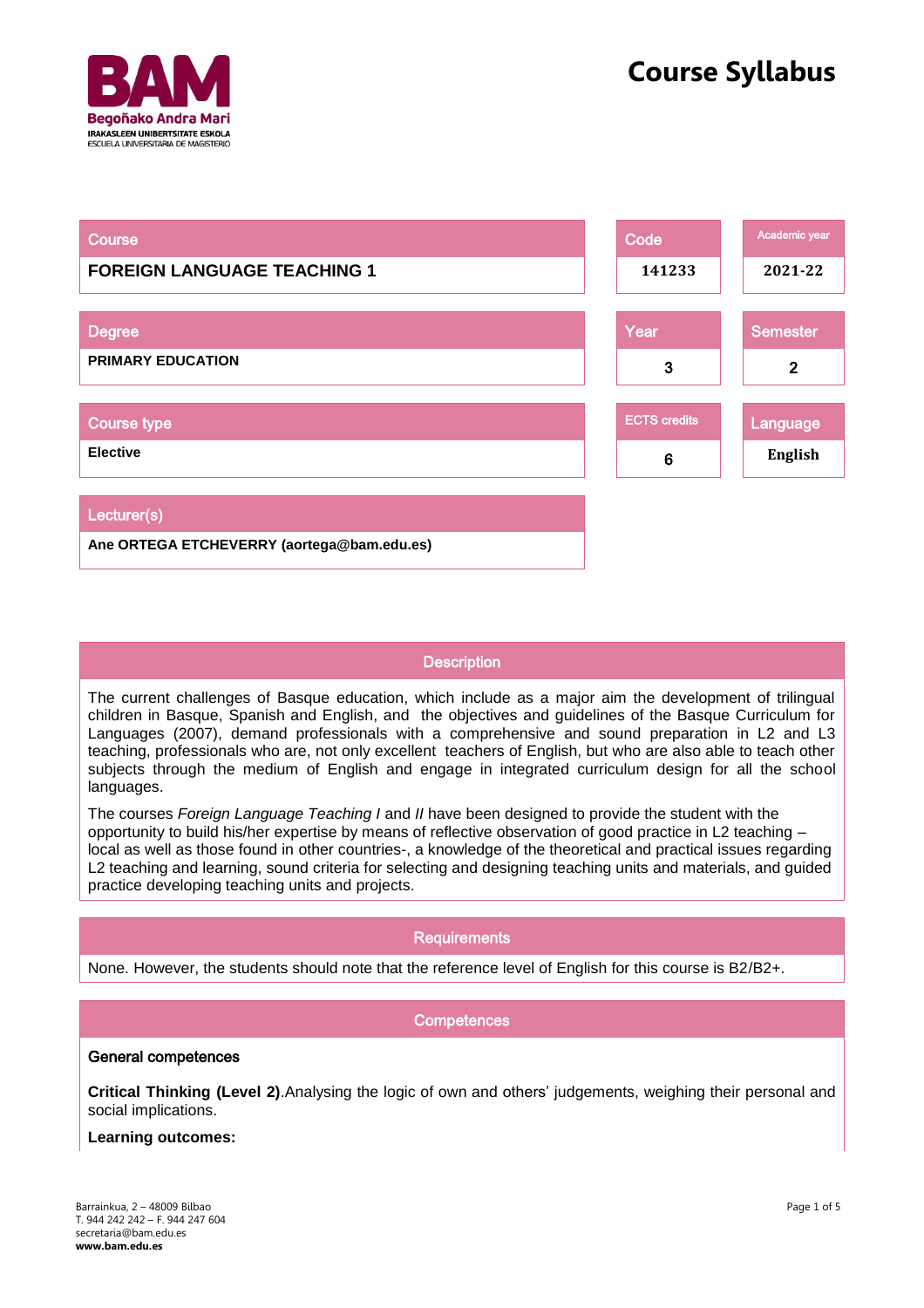

- Formulates own judgements and evaluations.
- Considers the judgements of others.
- Makes judgements based on internal criteria (internal consistency, logic, congruency, reliability, etc.)
- Weighs the practical implications of decisions and proposals

#### Specific competences

**SC1 (re. Curriculum Design**): Making sound contributions to the design of the FL curriculum and designing effective teaching methods that ensure the learning of the Basque Curriculum competences, fostering active and autonomous learning, equal opportunities and respect for diversity.

#### **Learning** outcomes**:**

- Demonstrates knowledge of the Basque Curriculum for Foreign Languages.
- Is aware of the existence of different approaches to foreign language learning and teaching.
- Selects effective methods for the learning of the target competences, fostering in the students autonomous and active learning strategies.
- Develops learning tasks that foster equal opportunities and a respectful and positive attitude towards diversity.

**SC2 (re. Teaching strategies and materials).** Developing sound and effective teaching strategies for the development of the students' communicative and intercultural competences in the foreign language, taking into account the real class conditions.

#### **Learning outcomes:**

- Selects and designs FL learning tasks that successfully develop the competences of the Basque Curriculum for Foreign languages
- Selects and designs FL learning tasks relevant to the children's communicative needs in different social contexts.
- Develops FL tasks suitable for the Primary FL classroom conditions and difficulties, taking into account the diverse needs and characteristics of the children and the specific conditions of multilingual settings.

**SC3 (re. Assessment).** Selecting and designing assessment strategies and tools for the evaluation of the students' learning and the learning process itself, and using the results for improvement.

#### **Learning outcomes:**

- Selects and designs tools and processes that collect relevant and precise data.
- Describes assessment criteria as discursive skills suitable for the age group and text diversity.
- Designs tools and processes to efficiently inform the children of assessment criteria, thus fostering the metacognitive reflection that leads to learning autonomy and the transfer of learning to new contexts.
- Makes a diagnostic use of previous knowledge and systematic observation of the learning process in order to adapt the learning tasks to the needs and difficulties of the students.
- Uses effective procedures to inform the students of their results.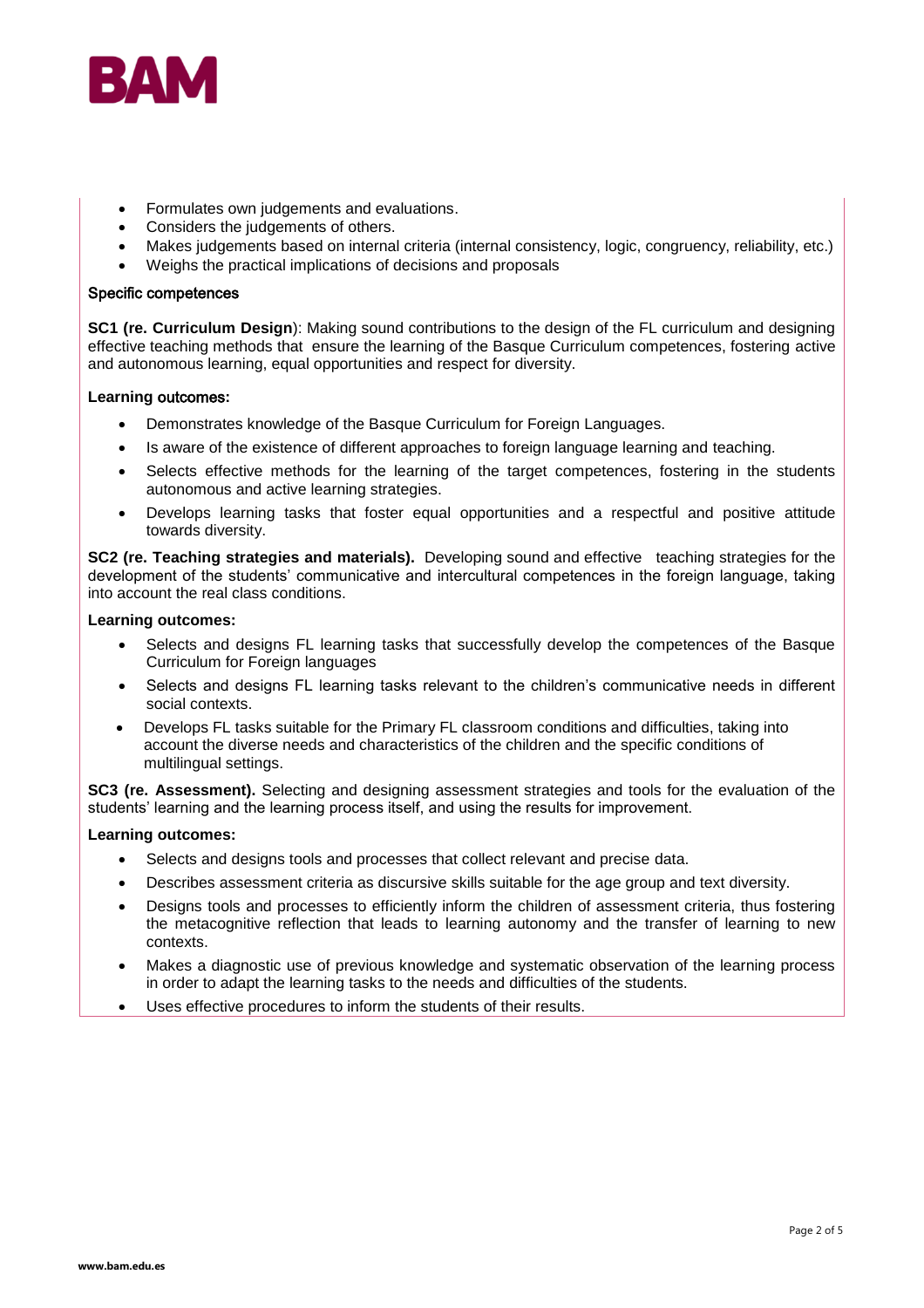

### **Contents**

*Foreign Language Teaching I* is the first of two courses designed to provide the students with sound knowledge, criteria and skills for effective intervention in L2 process of learning of primary school children.

- 1. Principles of FL learning. Children learning FLs
- 2. The Primary education Basque curriculum for Foreign Languages
- 3. Foreign language methodology. The Communicative approach. The Common European Framework of Reference for Languages
- 4. Skills development, with special attention to oral skills: teaching listening and teaching speaking

### Teaching and learning strategies

- The student's **experiential context** will be worked through questionnaires and interactive activities for the activation of own experience and previous knowledge in foreign language learning, own learning styles, and skills and competences developed in Year 1 and 2 courses. Approx. 5%-10% ECTS.
- **Reflective observation** will be developed through questioning and systematic observation, typically of case studies and, models, such as those provided by professionals at work, teaching materials, peer work, own practice and own productions. Approx. 25%-35% ECTS.
- **Conceptualizing** will be worked through lectures, guided reading of reference texts and classdiscussions, followed by reflective and theory-building activities, and the creation of a glossary. Approx. 15%-25% ECTS.
- **Experimentation** will be developed by hands-on practical activities in the form of projects and complex tasks, portfolio work, simulations, role-plays and micro-teaching. Approx. 25%-35% ECTS.

### **Assessment**

Approx. 20% ECTS.

The following techniques and tools may be used for the assessment of this course:

- o Exams
- $\circ$  Coursework related to class activities (e.g. based on readings and class discussions, analysis of case studies, learning units and teaching models, observation sheets, and the like),
- o Group and individual projects and assignments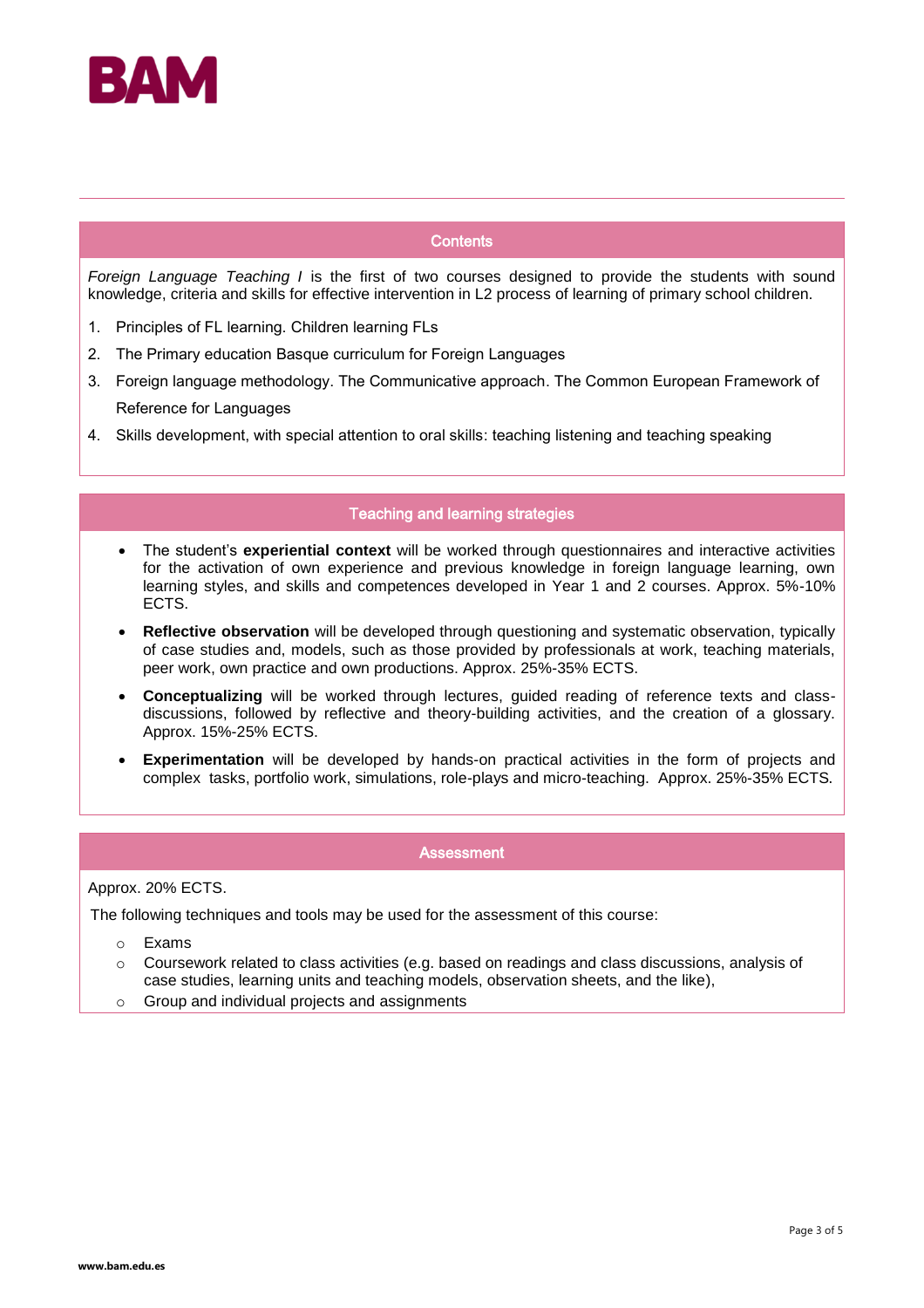

# **Bibliography**

Brewster et al. (2002). *The Primary English Teacher's Guide*, new edn. Penguin.

- Cameron, Lynne (2001). *Teaching Languages to Young Learners.*Cambridge University Press.
- Cant, Amanda, & Wendy Superfine (1997). *Developing Resources for Primar.* Richmond. (There is also a version in Spanish).
- Cook, Vivian (1996). *Second Language Learning and Language Teaching*, 2<sup>nd</sup> edn. Arnold.
- Consejo de Europa (2002). *Marco común europeo de referencia para las lenguas.* Downloadable from: <http://cvc.cervantes.es/obref/marco/> .
- Council of Europe (2001). *A Common European Framework of Reference*. Strasbourg: Council of Europe. Downloadable from: [http://www.coe.int/t/dg4/linguistic/source/Framework\\_EN.pdf](http://www.coe.int/t/dg4/linguistic/source/Framework_EN.pdf).
- Currículo vasco (2015). 236/2015 DEKRETUA, abenduaren 22koa, Oinarrizko Hezkuntzaren curriculuma<br>zehaztu eta Euskal Autonomia Erkidegoan ezartzen duena. Downloadable from: Downloadable <https://www.euskadi.eus/y22-bopv/es/bopv2/datos/2016/01/1600141e.pdf>.
- Ellis, Rod (2003). *Task-based Language Learning and Teaching*. Oxford University Press.
- Ellis, Rod (1985). *Understanding Second Language Acquisition*. Oxford University Press.
- Ellis, Rod (2005). *Bigarren hizkuntzaren jabetzea eta hizkuntzen pedagogia.* Bilbao: UPV/EHU Euskal Herriko Unibertsitatea.
- Equipo "Pygmalion" (1983). *El enfoque comunicativo en la escuela: Una nueva orientación para la enseñanza del inglés*. Madrid: EDI-6.
- Estaire, Sheila (1999). *Tareas para hacer cosas en español: Principios y práctica de la enseñanza de lenguas extranjeras mediante tareas*. Universidad Antonio de Nebrija.
- Europako Kontseilua (2005). *Ikaskuntza Irakaskuntza eta Ebaluaziorako Europako Erreferentzia Markoa* (HABE) Downloadable from: [http://www.habe.euskadi.net/s23-](http://www.habe.euskadi.net/s23-4728/eu/contenidos/informacion/oinarrizko_kontzeptuak/eu_9716/adjuntos/erreferentzi_markoa.pdf) [4728/eu/contenidos/informacion/oinarrizko\\_kontzeptuak/eu\\_9716/adjuntos/erreferentzi\\_markoa.pdf](http://www.habe.euskadi.net/s23-4728/eu/contenidos/informacion/oinarrizko_kontzeptuak/eu_9716/adjuntos/erreferentzi_markoa.pdf) .
- Fernández, Sonsoles (1996). *Estrategias de aprendizaje de la lengua extranjera.* Universidad Antonio de Nebrija.
- Fernández, Sonsoles (1997). *Interlengua y análisis de errores.* Edelsa.
- Fundación Antonio de Nebrija (1997). *Historia de la Metodología de Lenguas Extranjeras*. Servicio de Publicaciones Universidad Antonio de Nebrija.
- Giovannini. Arno, et al. (1999). *Profesor en acción*, vols. 1, 2 & 3. Madrid : Edelsa.
- Gower, Roger, et al. (1995). *Teaching Practice Handbook*, New edn. Macmillan / Heinemann.
- Hadfield, Jill, & Charles Hadfield (2007). *Introduction to Teaching English*. Oxford University Press.
- Hearn, Izabella & Garcés Rodríguez, Antonio (coords.) (2003). *Didáctica del inglés para primaria*. Pearson.
- House, Susan (1997). *An Introduction to Teaching English to Children*. London: Richmond.
- Larsen-Freeman, Diane (1986). *Techniques and Principles in Language Teaching.* Oxford University Press.
- Lightbown, Patsy M., & Nina Spada (2003). *How Languages are Learned*, 3<sup>rd</sup> edn. Oxford University Press.
- Lindsay, Cora, & Paul Knight (2006). *Learning and Teaching English: A Course for Teachers*. Oxford University Press.
- Martín Perís, Ernesto (2004). "¿Qué significa trabajar en clase con tareas comunicativas?". Red ELE (Revista electrónica de didáctica / español lengua extranjera), 0, 1-37.

McCarthy, Michael (1991). *Discourse Analysis for Language Teachers.* Cambridge University Press.

Mitchell, Rosamond & Myles, Florence (1998). *Second Language Learning Theories*. Arnold.